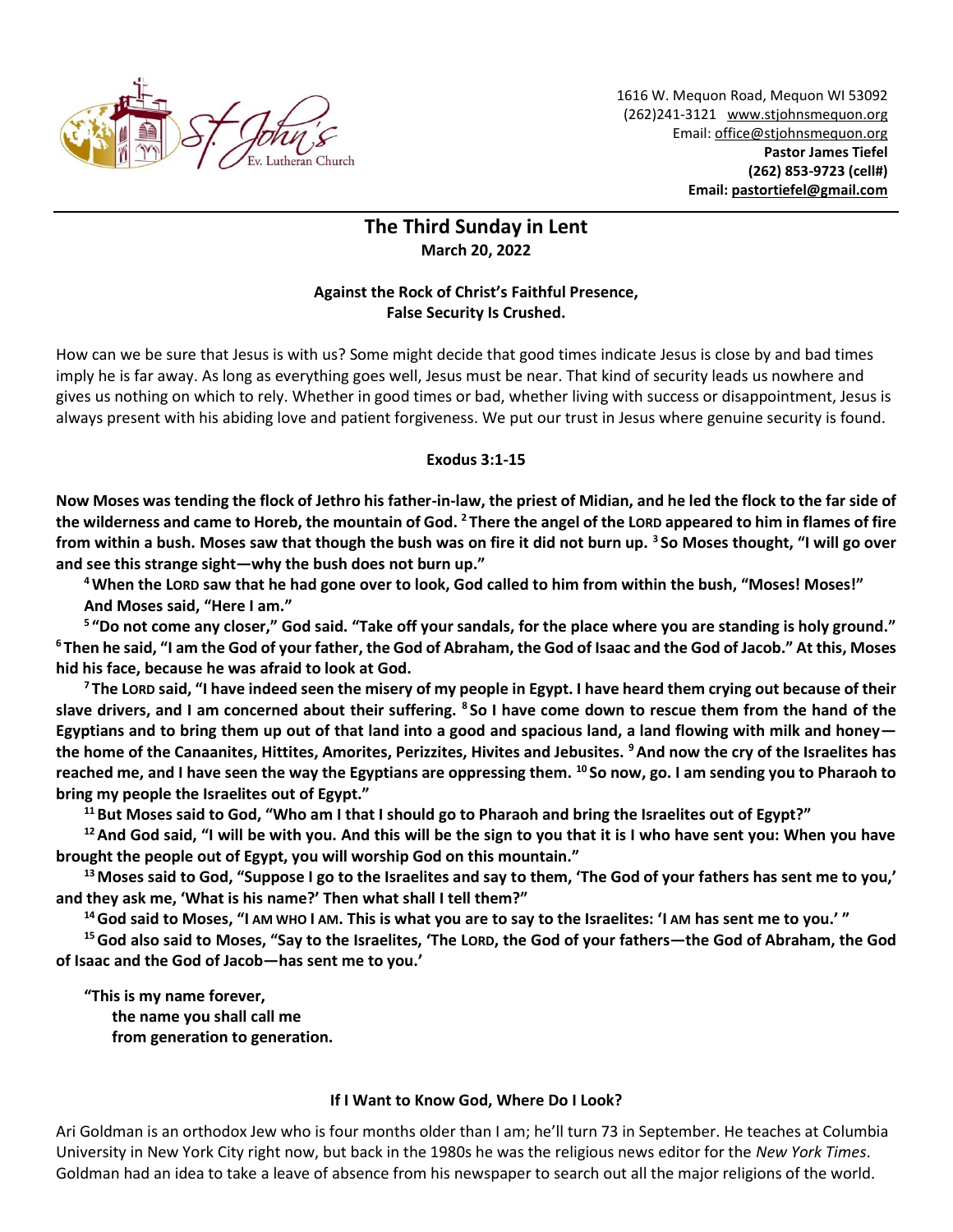The editors approved, and he enrolled in the Harvard Divinity School. When his study was done, he wrote a book: *The Search for God at Harvard*. It became a best seller; you can still order it on Amazon and you can find book reviews all over the internet. Only one problem. He started his search as an orthodox Jew and that's where his search ended. He's still an orthodox Jew. And so Ari Goldman never did find God, not at Harvard, not anyplace.

Of course, Ari Goldman isn't alone. People have been searching for God almost since the beginning time. A few more clicks on the internet and you can find *12 Steps in Searching for God* and *Seven Steps in Searching for God*. From what I saw, none of the steps will work. I actually found a book entitled *Finding God at Harvard*, but the lady who wrote it, well, she didn't find God, either. It makes you want to laugh, but it's really pretty sad.

The orthodox Jews who lived during Jesus' ministry were pretty sure they had found God. The more laws they obeyed the closer God was. The more blessings they enjoyed the more God loved them. If they failed to obey the laws God was far away. If they suffered and especially if they died a horrible death, God was really far away. That's the point of view Jesus ran into in the Gospel for today. Some people came to Jesus with a story about some other people from Galilee who had been slaughtered by Pontius Pilate in the temple. Jesus knew what they were thinking: **Do you think that these Galileans were worse sinners than the other Galileans because they suffered this way?** Well, exactly; that's what they were thinking. Jesus mentioned another case: **Those eighteen who died when the tower in Siloam fell on them—do you think they were more guilty than all the others living in Jerusalem?** Yup; that's what they thought. You won't find God where tragedy strikes. When tragedy strikes and trouble comes on the scene, God is gone.

You heard how Jesus responded. **I tell you, no!** But I don't want to explain Jesus' quite yet. First I want to explore this idea that so many people have that we can search for God and find God in what we can see with our eyes. That's what Ari Goldman tried to do in his book and what the Jews of Jesus' day tried to do. Sometimes we bang our heads against the same idea. We see trouble in our lives and we guess God is punishing us—he's deserted us. We see blessings in our lives and we figure it's all good with God—he must be here. We look at something with our eyes or we sense something in our brains and we figure we have discovered where God is and where God isn't.

If you lived during the pinnacle era of the empire of Egypt, you would have had to assume that God was not in Egypt. At least God wasn't in Goshen. Goshen in Egypt was where God's chosen people were living. They had come to Egypt because there was a famine in the promised land and then they stuck around. They had lots of babies and made lots of money. The king of Egypt—he was called Pharoah—got really nervous about this and turned them all into slaves. He had their boy babies slaughtered to keep them from fathering more baby boys and he forced them to build huge buildings (some are still standing today) to kill them off. The Bible tells us that **the Israelites groaned in their slavery and cried out**. No answer. Nobody could find God in Goshen.

One of those boy babies survived. His name was Moses. Long story short, Moses was adopted by one of the Pharaoh's daughters and grew up in a life of luxury. But he never forgot his roots. One day he killed an Egyptian who was beating a Jew and the next day the Jews laughed at him. So both the Egyptian and the Hebrews were out for him. Moses headed east to the land of Moab. He got married, had a son, and worked for his father-in-law for 40 years. The chosen people seemed pretty unchosen by this time. God was gone and Moses was gone, too. At least that's what your eyes and common sense told you.

That's what happens when our eyes and ears and brains and common sense go looking for God. When health is good, God seems close; when health is bad, God seems gone. When the economy is strong, when peace reigns, when the church grows, God must be there with his blessings. All good. But God seems far away when cancer strikes, or accidents injure or the church shrinks or stock markets crash. Where can God be when a tyrant sends his warplanes to kill babies and pregnant moms and obliterate cities? Nobody makes this stuff up. We see it with our eyes, we hear it with our ears, we feel it in bodies, we grieve over it in our hearts. Even Christians, even we, stop, look, and listen sometimes and wonder where God is. I want to know you, God, we say, but I'm not seeing you.

Listen: God was there in Goshen all along. The Bible says, **God looked on the Israelites and was concerned about them.** It was time for God to act, so God went to Moab and found Moses. Moses was out in the wilderness one day tending his